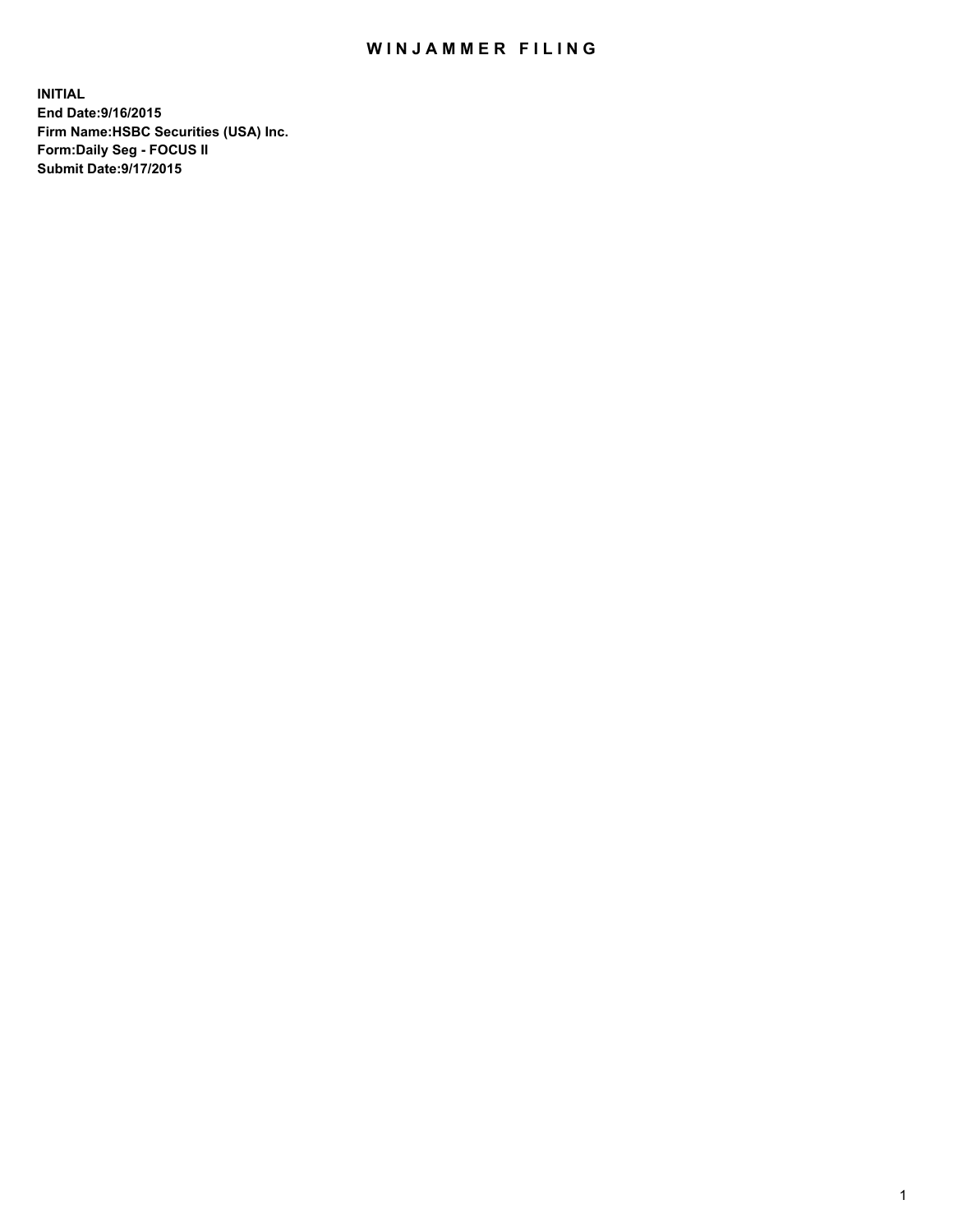## **INITIAL End Date:9/16/2015 Firm Name:HSBC Securities (USA) Inc. Form:Daily Seg - FOCUS II Submit Date:9/17/2015 Daily Segregation - Cover Page**

| Name of Company<br><b>Contact Name</b><br><b>Contact Phone Number</b><br><b>Contact Email Address</b>                                                                                                                                                                                                                          | <b>HSBC Securities (USA) Inc.</b><br>Steven richardson<br>212-525-6445<br>steven.richardson@us.hsbc.com |
|--------------------------------------------------------------------------------------------------------------------------------------------------------------------------------------------------------------------------------------------------------------------------------------------------------------------------------|---------------------------------------------------------------------------------------------------------|
| FCM's Customer Segregated Funds Residual Interest Target (choose one):<br>a. Minimum dollar amount: ; or<br>b. Minimum percentage of customer segregated funds required:%; or<br>c. Dollar amount range between: and; or<br>d. Percentage range of customer segregated funds required between: % and %.                        | 50,000,000<br>0 <sub>0</sub><br>0 <sub>0</sub>                                                          |
| FCM's Customer Secured Amount Funds Residual Interest Target (choose one):<br>a. Minimum dollar amount: ; or<br>b. Minimum percentage of customer secured funds required:%; or<br>c. Dollar amount range between: and; or<br>d. Percentage range of customer secured funds required between:% and%.                            | 10,000,000<br><u>0</u><br>0 <sub>0</sub><br>0 <sub>0</sub>                                              |
| FCM's Cleared Swaps Customer Collateral Residual Interest Target (choose one):<br>a. Minimum dollar amount: ; or<br>b. Minimum percentage of cleared swaps customer collateral required:% ; or<br>c. Dollar amount range between: and; or<br>d. Percentage range of cleared swaps customer collateral required between:% and%. | 70,000,000<br>00<br><u>00</u>                                                                           |

Attach supporting documents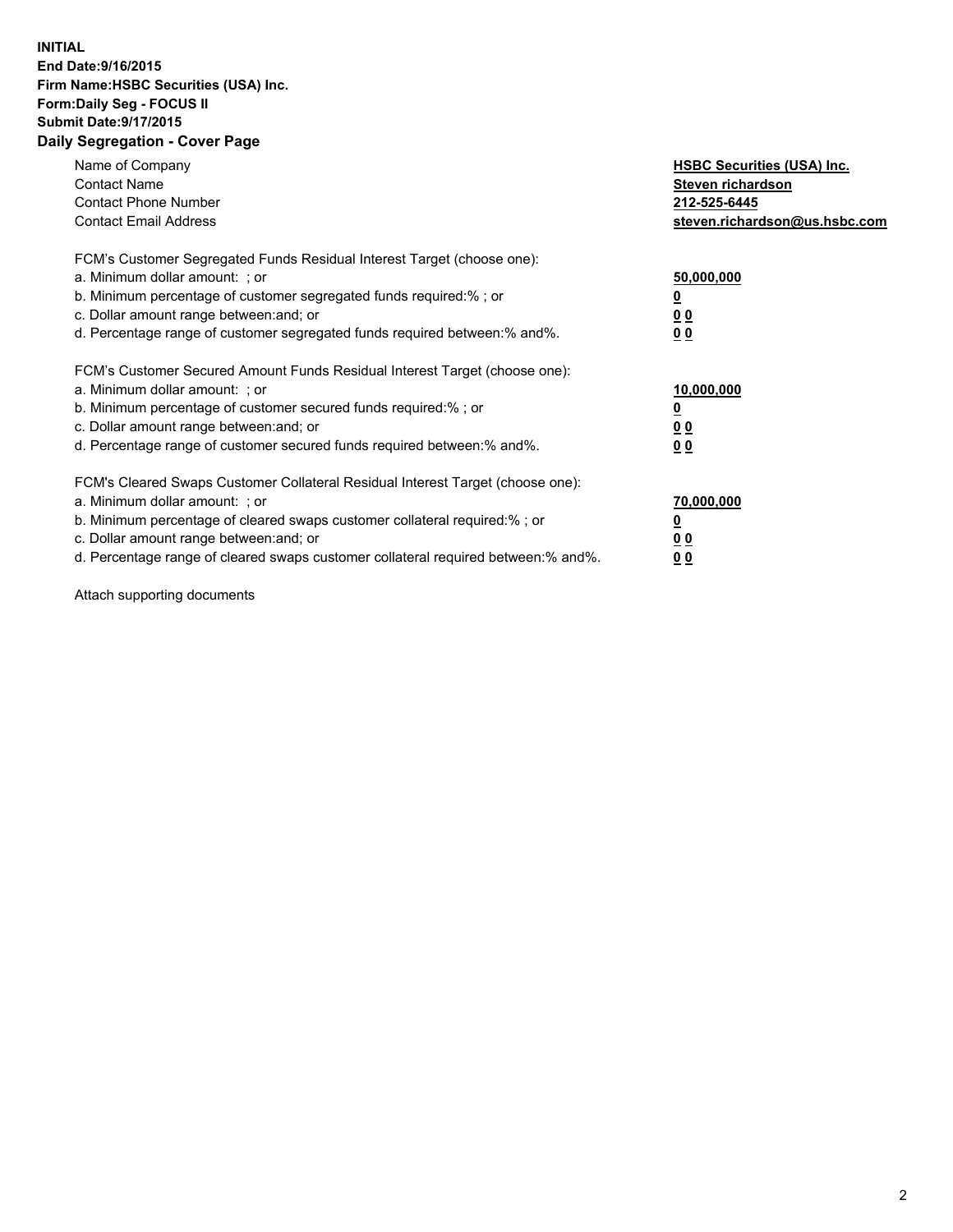**INITIAL End Date:9/16/2015 Firm Name:HSBC Securities (USA) Inc. Form:Daily Seg - FOCUS II Submit Date:9/17/2015 Daily Segregation - Secured Amounts** Foreign Futures and Foreign Options Secured Amounts Amount required to be set aside pursuant to law, rule or regulation of a foreign government or a rule of a self-regulatory organization authorized thereunder **0** [7305] 1. Net ledger balance - Foreign Futures and Foreign Option Trading - All Customers A. Cash **40,011,405** [7315] B. Securities (at market) **135,892,730** [7317] 2. Net unrealized profit (loss) in open futures contracts traded on a foreign board of trade **-18,024,348** [7325] 3. Exchange traded options a. Market value of open option contracts purchased on a foreign board of trade **0** [7335] b. Market value of open contracts granted (sold) on a foreign board of trade **0** [7337] 4. Net equity (deficit) (add lines 1. 2. and 3.) **157,879,787** [7345] 5. Account liquidating to a deficit and account with a debit balances - gross amount **25,896,587** [7351] Less: amount offset by customer owned securities **-3,035,102** [7352] **22,861,485** [7354] 6. Amount required to be set aside as the secured amount - Net Liquidating Equity Method (add lines 4 and 5) **180,741,272** [7355] 7. Greater of amount required to be set aside pursuant to foreign jurisdiction (above) or line 6. **180,741,272** [7360] FUNDS DEPOSITED IN SEPARATE REGULATION 30.7 ACCOUNTS 1. Cash in banks A. Banks located in the United States **-6,315,700** [7500] B. Other banks qualified under Regulation 30.7 **0** [7520] **-6,315,700** [7530] 2. Securities A. In safekeeping with banks located in the United States **80,016,051** [7540] B. In safekeeping with other banks qualified under Regulation 30.7 **0** [7560] **80,016,051** [7570] 3. Equities with registered futures commission merchants A. Cash **0** [7580] B. Securities **0** [7590] C. Unrealized gain (loss) on open futures contracts **0** [7600] D. Value of long option contracts **0** [7610] E. Value of short option contracts **0** [7615] **0** [7620] 4. Amounts held by clearing organizations of foreign boards of trade A. Cash **0** [7640] B. Securities **0** [7650] C. Amount due to (from) clearing organization - daily variation **0** [7660] D. Value of long option contracts **0** [7670] E. Value of short option contracts **0** [7675] **0** [7680] 5. Amounts held by members of foreign boards of trade A. Cash **133,836,103** [7700] B. Securities **55,876,679** [7710] C. Unrealized gain (loss) on open futures contracts **-18,024,348** [7720] D. Value of long option contracts **0** [7730] E. Value of short option contracts **0** [7735] **171,688,434** [7740] 6. Amounts with other depositories designated by a foreign board of trade **0** [7760] 7. Segregated funds on hand **0** [7765] 8. Total funds in separate section 30.7 accounts **245,388,785** [7770] 9. Excess (deficiency) Set Aside for Secured Amount (subtract line 7 Secured Statement Page 1 from Line 8) **64,647,513** [7380] 10. Management Target Amount for Excess funds in separate section 30.7 accounts **10,000,000** [7780]

11. Excess (deficiency) funds in separate 30.7 accounts over (under) Management Target **54,647,513** [7785]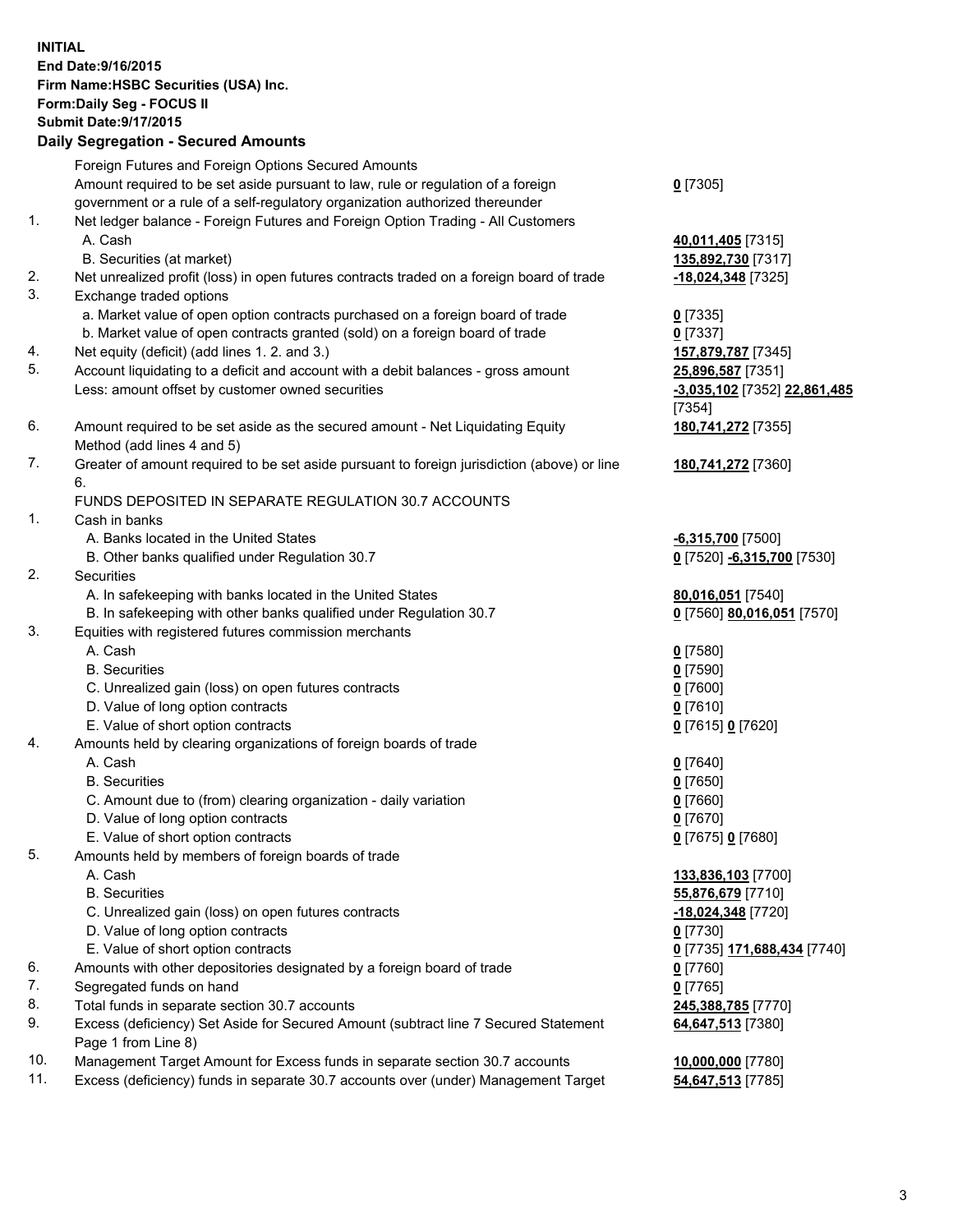**INITIAL End Date:9/16/2015 Firm Name:HSBC Securities (USA) Inc. Form:Daily Seg - FOCUS II Submit Date:9/17/2015 Daily Segregation - Segregation Statement** SEGREGATION REQUIREMENTS(Section 4d(2) of the CEAct) 1. Net ledger balance A. Cash **201,994,672** [7010] B. Securities (at market) **905,458,721** [7020] 2. Net unrealized profit (loss) in open futures contracts traded on a contract market **174,954,843** [7030] 3. Exchange traded options A. Add market value of open option contracts purchased on a contract market **130,662,493** [7032] B. Deduct market value of open option contracts granted (sold) on a contract market **-12,493,484** [7033] 4. Net equity (deficit) (add lines 1, 2 and 3) **1,400,577,245** [7040] 5. Accounts liquidating to a deficit and accounts with debit balances - gross amount **15,021,121** [7045] Less: amount offset by customer securities **-3,970,281** [7047] **11,050,840** [7050] 6. Amount required to be segregated (add lines 4 and 5) **1,411,628,085** [7060] FUNDS IN SEGREGATED ACCOUNTS 7. Deposited in segregated funds bank accounts A. Cash **80,663,895** [7070] B. Securities representing investments of customers' funds (at market) **0** [7080] C. Securities held for particular customers or option customers in lieu of cash (at market) **152,651,599** [7090] 8. Margins on deposit with derivatives clearing organizations of contract markets A. Cash **29,194,920** [7100] B. Securities representing investments of customers' funds (at market) **294,439,370** [7110] C. Securities held for particular customers or option customers in lieu of cash (at market) **752,807,122** [7120] 9. Net settlement from (to) derivatives clearing organizations of contract markets **28,008,075** [7130] 10. Exchange traded options A. Value of open long option contracts **130,662,493** [7132] B. Value of open short option contracts **-12,493,484** [7133] 11. Net equities with other FCMs A. Net liquidating equity **88,457,538** [7140] B. Securities representing investments of customers' funds (at market) **0** [7160] C. Securities held for particular customers or option customers in lieu of cash (at market) **0** [7170] 12. Segregated funds on hand **0** [7150] 13. Total amount in segregation (add lines 7 through 12) **1,544,391,528** [7180] 14. Excess (deficiency) funds in segregation (subtract line 6 from line 13) **132,763,443** [7190] 15. Management Target Amount for Excess funds in segregation **50,000,000** [7194] 16. Excess (deficiency) funds in segregation over (under) Management Target Amount **82,763,443** [7198]

Excess